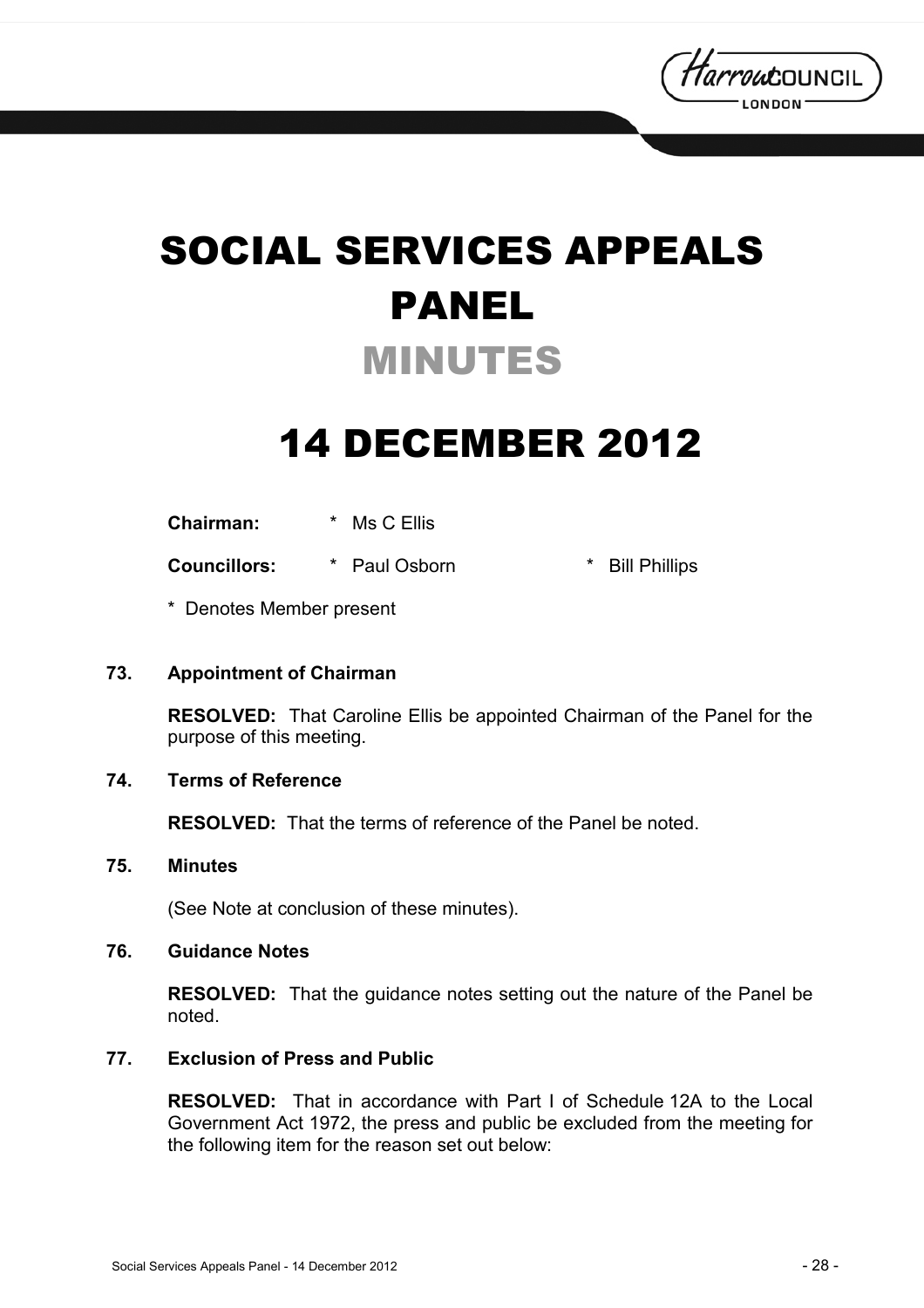#### Item Title **Reason**

6. The Keeping of a Child in Secure Accommodation

Information under paragraph 1 (contains information relating to any individual).

### **RESOLVED ITEMS**

#### **78. The Keeping of a Child in Secure Accommodation**

The Panel considered a report of the Corporate Director of Children's Services, which set out the background to the current situation and outlined the reasons why a secure placement was still considered necessary. The Panel also considered a report from the Independent investigator which gave an overview of the child's situation, and a report from the Secure Unit, detailing the child's progress and activities since arrival.

The Panel carefully reviewed the case, taking into account the written and verbal updates from officers of Children's Services, the Independent Investigator, permanent and visiting staff at the Secure Unit, and the views and wishes of the child and the child's parent, who were both present at the meeting.

Panel Members enquired about arrangements for transition to a residential placement, and the options for a placement nearer to the child's family home.

The Panel concluded that the criteria for placement in secure accommodation continued to be met, and were satisfied that the placement continued to be necessary, that the child's identified needs were being met in the current placement, and that no other description of accommodation was appropriate at this time.

**RESOLVED:** That the child remains in the secure placement for the duration of the Secure Order.

- (a) Report of the Independent Investigator.:
- (b) Report of the Secure Unit:
- (Note: The meeting, having commenced at 1.05 pm, closed at 3.40 pm).

(Signed) MS C ELLIS Chairman